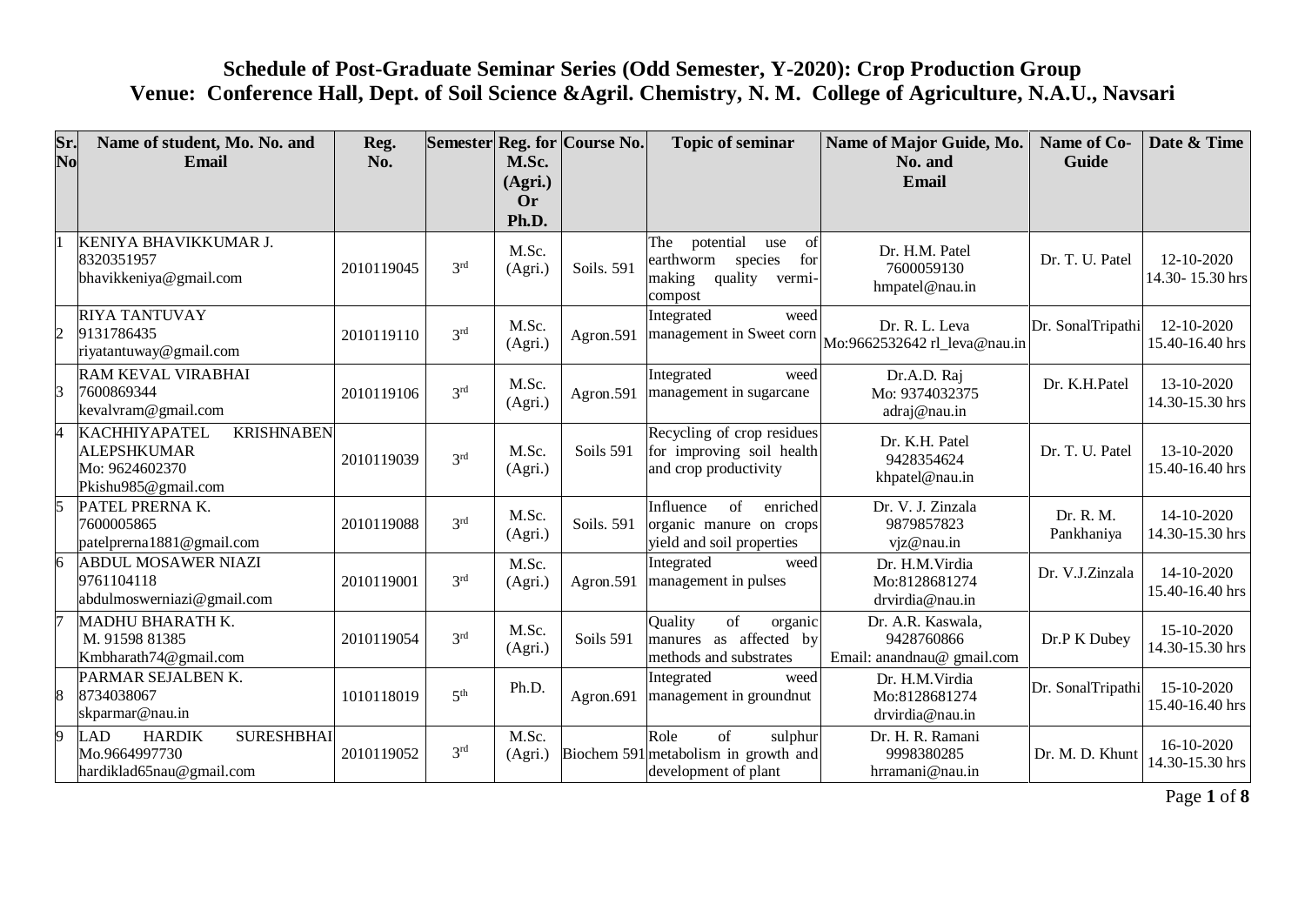| 10 PANSURIYA DEVANG A.<br>9978796083<br>devangpansuriya5864@gmail.com            | 2010119068 | 3 <sup>rd</sup> | M.Sc.<br>(Agri.)  | Agron.591  | Integrated<br>weed<br>management in blackgram                                              | Dr.V.R.Naik<br>Mo:9974061709<br>vikasnaikrankuva@yahoo.com       | Dr. J.M. Patel       | 16-10-2020<br>15.40-16.40 hrs        |
|----------------------------------------------------------------------------------|------------|-----------------|-------------------|------------|--------------------------------------------------------------------------------------------|------------------------------------------------------------------|----------------------|--------------------------------------|
| 11 PATEL JIGNASAKUMARI T.<br>9727289393<br>jignasa.t.patel@gmail.com             | 2010119083 | 3 <sup>rd</sup> | M.Sc.<br>(Agri.)  | Agron.591  | Integrated weed<br>management in onion                                                     | Dr. M.R.Thakur<br>9638230289<br>mangeshthakur7july@gmail.com     | Dr. J.M. Patel       | 17-10-2020<br>14.30-15.30 hrs        |
| 12 BALODARIYA KRIMA K.<br>7698530740<br>krimabalodariya@icloud.com               | 2010119007 | 3 <sup>rd</sup> | M.Sc.<br>(Agri.)  | Agron.591  | Integrated<br>weed<br>management in pigeon pea                                             | Dr. K.A.Shah<br>Mo:9429251809<br>shahkinjal@nau.in               | Dr. V.J.Zinzala      | 17-10-2020<br>15.40-16.40 hrs        |
| 13 SHEKHARA<br>7411027848<br>sheku141@gmail.com                                  | 2010119115 | 3 <sup>rd</sup> | M.Sc.<br>(Agri.)  | Agron.591  | Evaluation<br>of integrated<br>weed<br>management<br>approach in field crops<br>production | Dr.V.M.Patel<br>Mo: 8511178900<br>vinaypatel@nau.in              | Dr. A. P. Italiya    | 19-10-2020<br>14.30-15.30 hrs        |
| 14 RANPARIYA UTSAVKUMAR R.<br>9978322318<br>utsavranpariya1242@gmail.com         | 2010119107 | 3 <sup>rd</sup> | M.Sc.<br>(Agri.)  | Soils. 591 | Effect of vermiwash on<br>soil properties and crops                                        | Dr. H.M. Patel<br>7600059130<br>hmpatel@nau.in                   | Dr. L.K.<br>Arvadiya | 19-10-2020<br>15.40-16.40 hrs        |
| <b>GHANSHYAM</b><br>15 8696507573<br>Gorasaab1331@gmail.com                      | 2010119029 | 3 <sup>rd</sup> | M.Sc.<br>(Agri.)  | Soils. 591 | Organic farming: Concepts<br>and nutrient management                                       | Dr. D. P. Patel<br>9106271334<br>dppatel@nau.in                  | Dr. J. V. Patel      | 20-10-2020<br>14.30-15.30 hrs        |
| 16 PATEL KRUPABEN BHARATBHAI<br>Mo. No. 9979793431<br>krupapatel181997@gmail.com | 2010119085 | 3 <sup>rd</sup> | M. Sc.<br>(Agri.) | Soils 591  | Reclamation<br>of<br>salt<br>affected soils                                                | Dr. J. M. Patel<br>9429057370<br>jmp_swm@nau.in                  | Dr. V. R. Naik       | 20-10-2020<br>15.40-16.40 hrs        |
| 17 KHEMENDRA CHOUDHARY<br>8875221575<br>khemendrachoudhary18@gmail.com           | 2010119047 | 3 <sup>rd</sup> | M.Sc.<br>(Agri.)  | Agron.591  | Integrated<br>weed<br>management in maize                                                  | Dr.R.M.Pankhaniya<br>Mo.9725038056<br>rameshpankhania@ gmail.com | Dr. V.J.Zinzala      | 21-10-2020<br>14.30-15.30 hrs        |
| 18 SANGANI AKSHAY J.<br>8000083823<br>akshaysangani1998@gmail.com                | 2010119111 | 3 <sup>rd</sup> | M.Sc.<br>(Agri.)  | Agron.591  | Integrated<br>weed<br>management in green gram                                             | Dr. M.S. Dudhat<br>Mo.9909461842<br>msdudhat@nau.in              | Dr. V.J.Zinzala      | 21-10-2020<br>15.40-16.40 hrs<br>hrs |
| 19 KOTADIYA RUSHITA H.<br>9925587062<br>ruchitakotadiya122@gmail.com             | 2010119049 | 3 <sup>rd</sup> | M.Sc.<br>(Agri.)  | Agron.591  | Integrated<br>weed<br>management in linseed                                                | Dr. R.B.Ardeshna<br>Mo.9825471231<br>20r_deshna@yahoo.co.in      | Dr. V.J.Zinzala      | 22-10-2020<br>14.30-15.30 hrs        |
| <b>GHETIYA VIJAY A.</b><br>20 7069845529<br>vijayghetiya20@gmail.com             | 2010119030 | 3 <sup>rd</sup> | M.Sc.<br>(Agri.)  | Agron.591  | integrated<br>An<br>weed<br>management practices in<br>sorghum                             | Dr. L.K. Arvadiya<br>Mo. 81286812<br>60<br>arvadiya lk67@nau.in  | Dr.A.P.Italiya       | 22-10-2020<br>15.40-16.40 hrs        |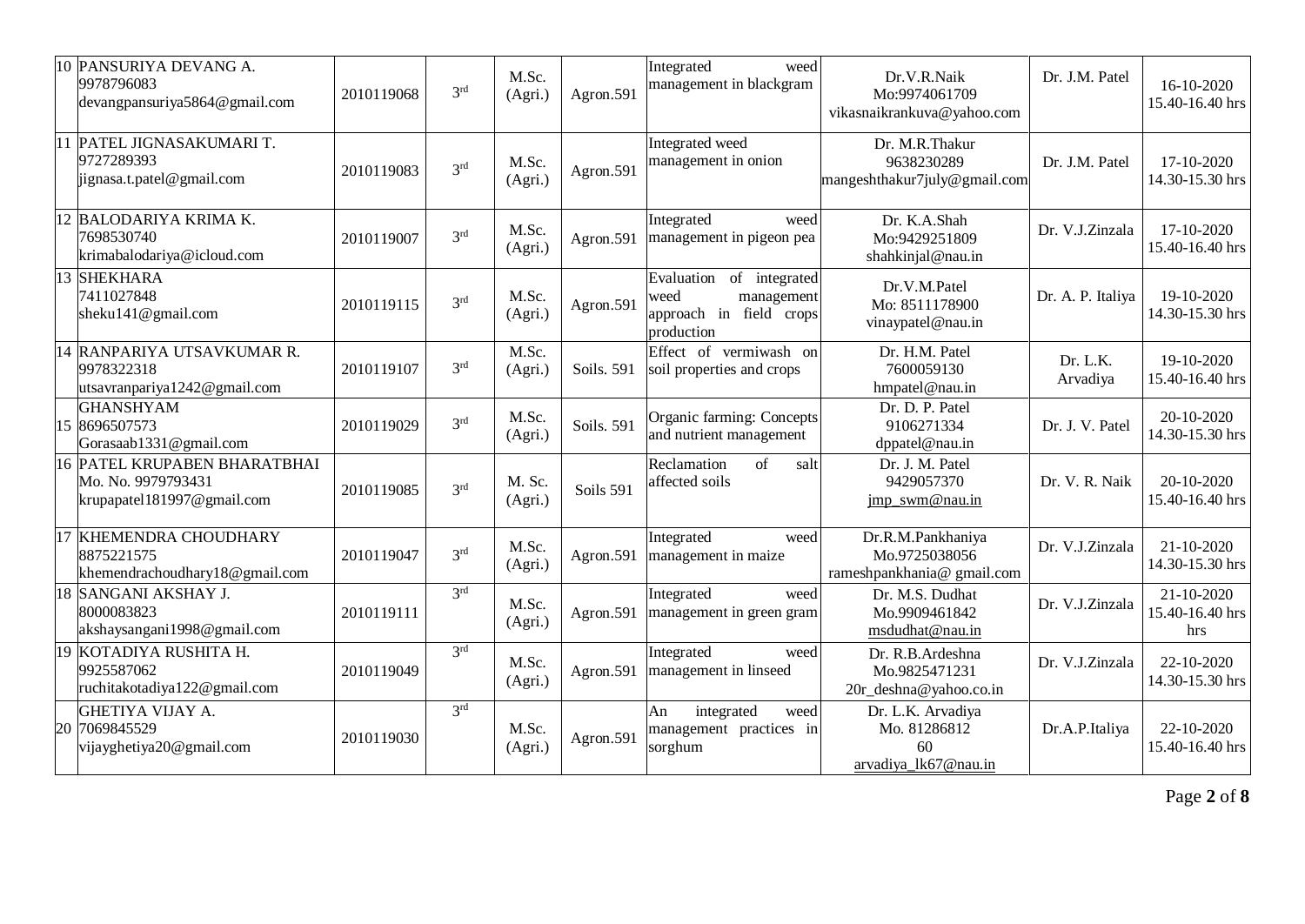| 21 | PATEL KAJAL RAJENDRAB<br>HAI<br>Mo. No. 8511222514<br>pkajal471@gmail.com                       | 2010119084 | 3 <sup>rd</sup> | M.Sc.<br>(Agri.) | Biochem591  | Quality Traits of Potato<br>Affected<br>Tubers<br>by<br><b>Thermal Processing</b>                                              | Dr. Priti R. Faldu<br>9727958991<br>pritifaldu@nau.in     | Dr. Ajay V.<br>Narwade          | 23-10-2020<br>14.30-15.30 hrs       |
|----|-------------------------------------------------------------------------------------------------|------------|-----------------|------------------|-------------|--------------------------------------------------------------------------------------------------------------------------------|-----------------------------------------------------------|---------------------------------|-------------------------------------|
| 22 | PEDAPATRUNI RAJESH<br>8328310455<br>rajeshpedpatruni6@gmail.com                                 | 2010119100 | 3rd             | M.Sc.<br>(Agri.) |             | Integrated<br>weed<br>Agron. 591 management in gram                                                                            | Dr. M.S. Dudhat<br>9909461842<br>msdudhat@nau.in          | Dr. V.J.Zinzala                 | 23-10-2020<br>15.40-16.40 hrs       |
|    | 23 PRIYA NAGAR<br>76900099370<br>priyanagar713@gmail.com                                        | 2010119104 | 3 <sup>rd</sup> | M.Sc.<br>(Agri.) | Agron. 591  | Integrated<br>weed<br>in<br>management<br>grain<br>amaranth                                                                    | Dr. R.B.Ardeshna<br>9825471231<br>r_deshna@yahoo.co.in    | Dr. Sonal<br>Tripathi           | 26-10-2020<br>14.30-15.30 hrs       |
|    | 24 SWETA KALORE<br>Mo. No. 9604238640<br>swetakalore24@gmail.com                                | 2010119121 | 3 <sup>rd</sup> | M.Sc.<br>(Agri.) | Biochem.591 | Abiotic stress as a positive<br>for<br>factor<br>quality<br>in<br>improvement<br>agricultural produce                          | Dr. NilimaKarmakar<br>8511089872<br>Nilimanau13@gmail.com | Dr. Ajay V.<br>Narwade          | 26-10-2020<br>15.40-16.40 hrs       |
|    | 25 PATEL<br><b>PRAGATIBEN</b><br><b>HASMUKHBHAI</b><br>9106048316<br>pragatiipatel321@gmail.com | 2010119087 | 3 <sup>rd</sup> | M.Sc.<br>(Agri.) | Soils 591   | Role<br>of<br>low<br>cost<br>ecofriendly liquid organic<br>Indian<br>formulation<br>in<br>agriculture under organic<br>farming | Dr. A. P. Italiya,<br>7600059219<br>apitaliya@nau.in      | Dr. P. K. Dubey                 | $27 - 10 - 2020$<br>14.30-15.30 hrs |
|    | 26 PATEL SAVANKUMAR P.<br>7574995790<br>savanp1286@gmail.com                                    | 2010119091 | 3 <sup>rd</sup> | M.Sc.<br>(Agri.) | Agron. 591  | Integrated<br>weed<br>management in seed spices<br>crops                                                                       | Dr. M.S. Dudhat<br>.9909461842<br>msdudhat@nau.in         | Dr. H.M.Patel                   | 27-10-2020<br>15.40-16.40 hrs       |
| 27 | <b>SAYEEDULLAH</b><br>7874675087<br>sayeedullahghani@gmail.com                                  | 2010119114 | 3 <sup>rd</sup> | M.Sc.<br>(Agri.) | Agron. 591  | Integrated<br>weed<br>management<br>in<br>pulse<br>beans                                                                       | Dr. R.B.Ardeshna<br>9825471231<br>r_deshna@yahoo.co.in    | Dr. A.R. Kaswala                | 28-10-2020<br>14.30-15.30 hrs       |
| 28 | MORI CHIRAGKUMAR K.<br>7359834162<br>chiragmori777@gmail.com                                    | 2010119058 | 3 <sup>rd</sup> | M.Sc.<br>(Agri.) | Agron. 591  | integrated<br>An<br>weed<br>management practices in<br>cash crops                                                              | Dr. L.K. Arvadiya<br>8128681260<br>arvadiya_lk67@nau.in   | Dr. D.P. Patel<br>Mo:7990054616 | $28 - 10 - 2020$<br>15.40-16.40 hrs |
| 29 | PANDYA ABHILASHA<br>9824531441<br>abhipandya566@gmail.com                                       | 1010118018 | 5 <sup>th</sup> | Ph.D.            | Agron. 692  | An integrated approach to<br>management<br>weed<br>different<br>practices<br>in<br>cropping system                             | Dr. O.P.Sharma<br>9601283381<br>Sharma.op72@gmail.com     | Dr. L.K.<br>Arvadiya            | 29-10-2020<br>14.30-15.30 hrs       |
|    | 30 SUTARIYA MAULIK R.<br>8200092164<br>sutariyamaulik3@gmail.com                                | 2010119057 | 3 <sup>rd</sup> | M.Sc.<br>(Agri.) | Agron. 591  | Integrated<br>weed<br>management in wheat                                                                                      | Dr. A. P. Patel<br>9979674748<br>appatel@nau.in           | Dr. K. G. Patel                 | 29-10-2020<br>15.40-16.40 hrs       |
|    | 31 BANOTH<br>VENKATESWARLU<br>9177184133<br>banothvenkat9@gmail.com                             | 2010119009 | 3 <sup>rd</sup> | M.Sc.<br>(Agri.) | Agron. 591  | Integrated<br>weed<br>management in rice-wheat<br>cropping system                                                              | Dr.P.K.Dubey<br>9016792767<br>pramodagro@gmail.com        | Dr.A.P.Italiya                  | $01 - 11 - 2020$<br>14.30-15.30 hrs |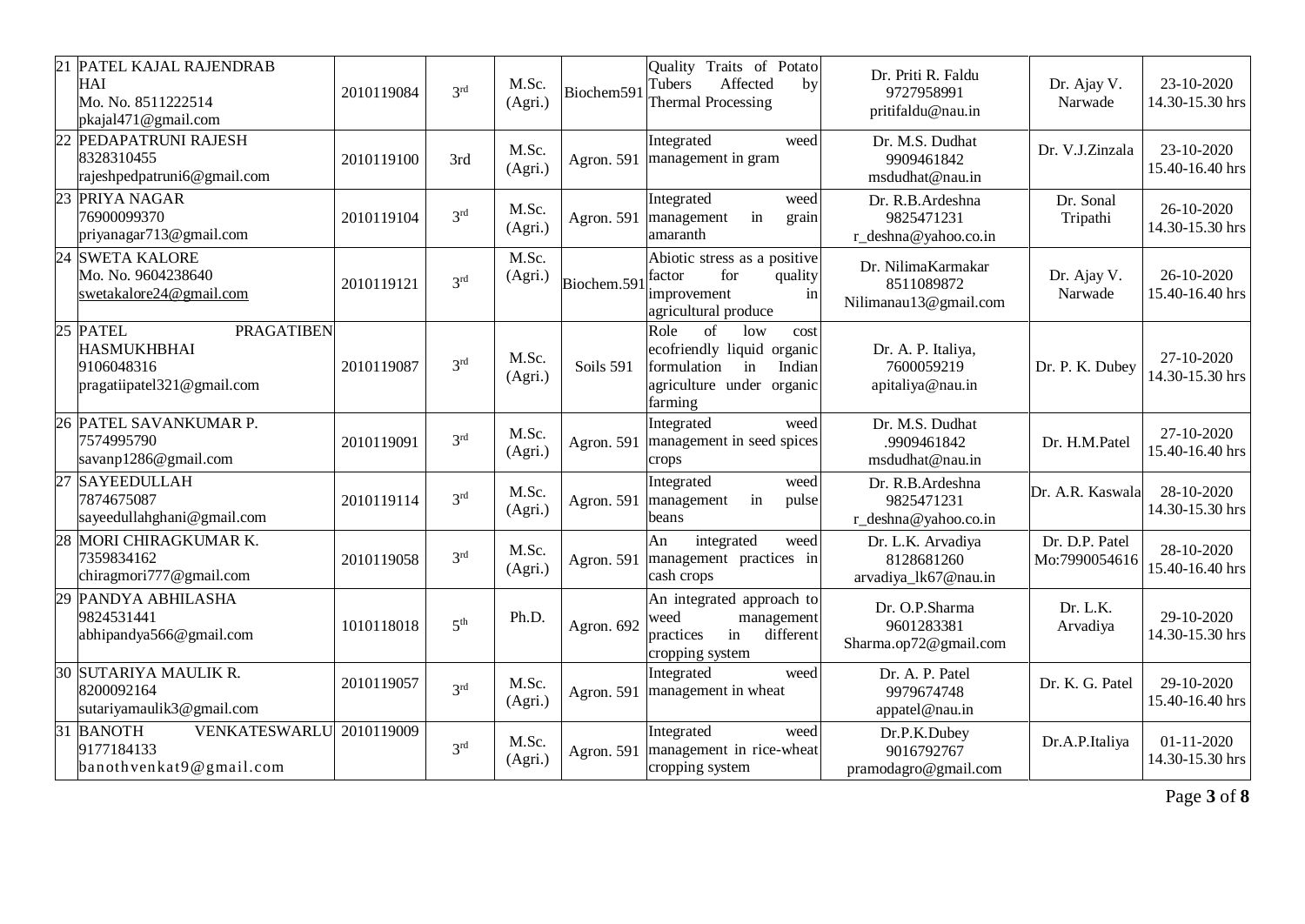| 32 VALA NIRMAL B.<br>9904022303<br>nirmalvala303@gmail.com                                        | 2010119127 | 3 <sup>rd</sup> | M.Sc.<br>(Agri.) | Agron. 591         | Integrated<br>weed<br>in<br>management<br>oilseed<br>crops                                                   | Dr. A. P. Patel<br>Mo.9979674748<br>appatel@nau.in             | Dr. K. G. Patel       | $01 - 11 - 2020$<br>15.40-16.40 hrs |
|---------------------------------------------------------------------------------------------------|------------|-----------------|------------------|--------------------|--------------------------------------------------------------------------------------------------------------|----------------------------------------------------------------|-----------------------|-------------------------------------|
| 33 PARMAR MAULIK K.<br>8200663799<br>pamar.maulik1751@gmail.com                                   | 2010119071 | 3 <sup>rd</sup> | M.Sc.<br>(Agri.) |                    | Integrated<br>weed<br>in<br>Agron. 591 management<br>cereal<br>crops                                         | Dr.N.N.Gudadhe<br>Mo:8460190169<br>nitbioworld@gmail.com       | Dr. D.P. Patel        | 02-11-2020<br>14.30-15.30 hrs       |
| 34 BUTANI KAUSHIK J.<br>9512195845<br>keyurbutani888@gmail.com                                    | 2010119017 | 3 <sup>rd</sup> | M.Sc.<br>(Agri.) |                    | Integrated<br>weed<br>Agron. 591 management in millets                                                       | Dr.P.K.Dubey<br>Mo:9016792767<br>pramodagro@gmail.com          | Dr. A.R. Kaswala      | $02 - 11 - 2020$<br>15.40-16.40 hrs |
| 35 GOHIL SEJALBA J.<br>7207942337<br>gohilsejal555@gmail.com                                      | 2010119031 | 3 <sup>rd</sup> | M.Sc.<br>(Agri.) | Agron. 591         | Integrated<br>weed<br>management in rice crop                                                                | Dr.V.G.Bavalgave<br>Mo:9974726076<br>vgbavalgave@gmail.com     | Dr. D.P. Patel        | 03-11-2020<br>14.30-15.30 hrs       |
| 36 PARMAR SHILPA M.<br>shilpaparmar15398@gmail.com                                                | 2010119074 | 3 <sup>rd</sup> | M.Sc.<br>(Agri.) | Agron. 591         | Integrated<br>weed<br>management in cow pea                                                                  | Dr. R. R. Pisal<br>Mo:9974746445<br>rrpagri@nau.in             | Dr.A.P.Italiya        | 03-11-2020<br>15.40-16.40 hrs       |
| 37 VALA KAJAL V.<br>9723271572<br>kajalvala177@gmail.com                                          | 2010119126 | 3 <sup>rd</sup> | M.Sc.<br>(Agri.) | Agron. 591         | Integrated<br>weed<br>management in sesamum                                                                  | Dr. R. R. Pisal<br>Mo:9974746445<br>rrpagri@nau.in             | Dr.A.P.Italiya        | $04-11-2020$<br>14.30-15.30 hrs     |
| 38 KAMLIYA<br>YUVRAJBHAI<br>Н.<br>9624676526<br>kamaliyayuvraj1999@gmail.com                      | 2010119040 | 3 <sup>rd</sup> | M.Sc.<br>(Agri.) | Agron. 591         | Integrated<br>weed<br>Management in bajara                                                                   | Dr. H.F.Patel<br>Mo: 7359398111<br>hfpatel108@gmail.com        | Dr. D.P. Patel        | 04-11-2020<br>15.40-16.40 hrs       |
| 39 BALDANIYA<br><b>VIPULKUMAR</b><br><b>GOBARBHAI</b><br>9998932316<br>Vipulbaldaniya00@gmail.com | 1010119002 | 4 <sup>th</sup> | Ph D             | Biochem.692        | for improving<br>Strategy<br>nutritional<br>content<br>and<br>quality of cereal crops for<br>diet and health | Dr. Ajay V Narwade<br>9375189469<br>narwadeajay_2000@yahoo.com | Dr.<br>NilimaKarmakar | 05-11-2020<br>14.30-15.30 hrs       |
| 40 SOLANKI URMILABEN C.<br>7203881538<br>solankiurmila932@gmail.com                               | 2010119118 | 3 <sup>rd</sup> | M.Sc.<br>(Agri.) | Agron. 591         | Integrated<br>weed<br>management in soybean                                                                  | Dr.V.R.Naik<br>Mo:9974061709<br>vikasnaikrankuva@yahoo.com     | Dr. J.M. Patel        | 05-11-2020<br>15.40-16.40 hrs       |
| 41 PATEL SAMARTH RAMANBHAI<br>Mo. No.- 9825279065<br>samarthpatel150@gmail.com                    | 1010118023 | 5 <sup>th</sup> | Ph.D.            | Biochem 692 cereal | Micronutrient<br>enhancement in seed of<br>crops<br>through<br>Nanotechnology                                | Dr. R. M. Patel<br>9925230070<br>gabi@nau.in)                  | Dr. Diwakar<br>Singh  | 06-11-2020<br>14.30-15.30 hrs       |
| 42 TANDEL BHUMIKABEN B.<br>9998002474<br>bhumi.tandel19@gmail.com                                 | 1010118032 | 5 <sup>th</sup> | Ph.D.            | Agron 691          | Integrated<br>weed<br>management in cotton                                                                   | Dr. V.P. Usdadia<br>Mo: 9724324782<br>vpusdadia@yahoo.com      | Dr. A.R. Kaswala      | 06-11-2020<br>15.40-16.40 hrs       |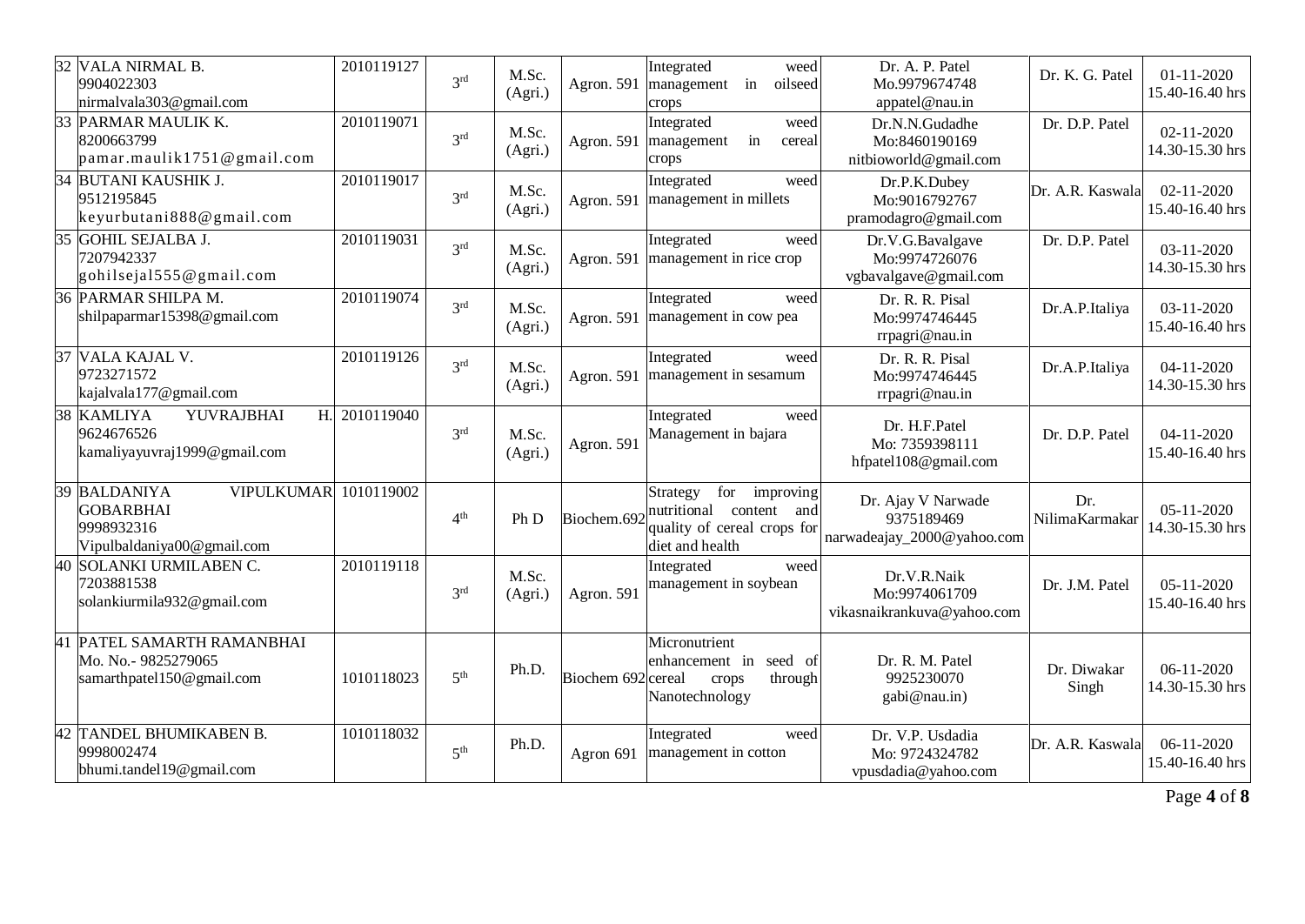No. ACN/Chem./PG Seminar/Odd semester(Y-2020)/ 829 /2020 Navsari. Date: 25 /09/2020

(K. G. Patel) Professor and Head and PG seminar Coordinator (Crop Production Group) Dept. of Soil Science &Agril. Chemistry NMCA, NAU,Navsari-396 450

## **CFWRCs (Through NAU website)**

- 1. All respective seminar guide (Major guide/ Co-guide) for information
- 2. The Principal, N. M. College of Agriculture, N. A. U., Navsari.
- 3. The Professor & Head, Department of Agronomy and Ag. Engineering (Agril. Meteorology) to inform all the PG students/teachers of department to do needful in the matter
- 4. Dr. R. M. Pankhaniya, Associate professor, Department of Agronomy &P.G Academic Incharge, N. M. College of Agriculture, NAU, Navsari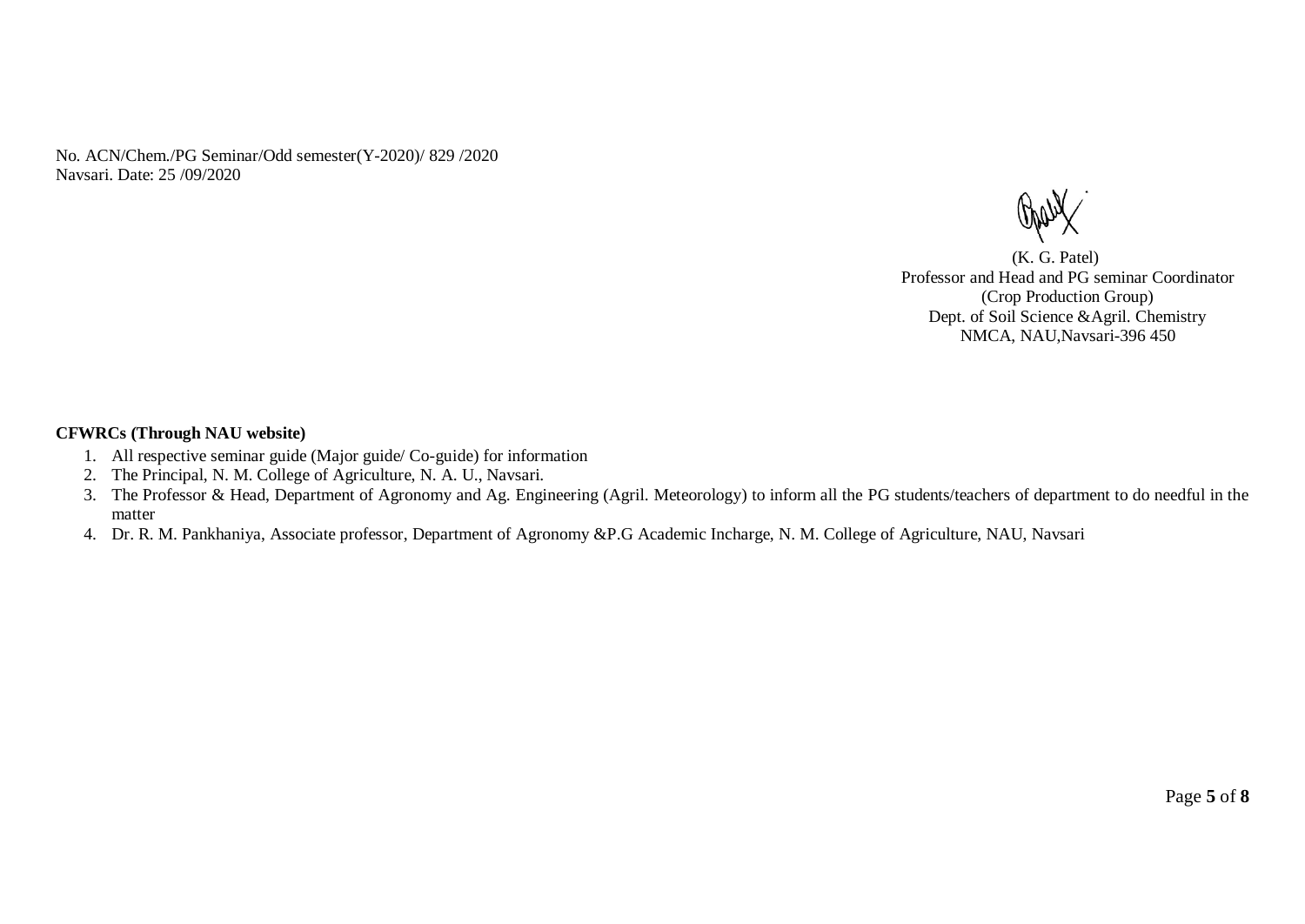### **General Guidelines for Post Graduate Seminar**

- 1. Seminar will be conducted in online mode through NAU e-class or Google meet. The link of the same will be intimated through mail/ whats app to concern student and faculty before 15 minutes of scheduled time.
- 2. Guide and students are instructed to mail the soft copy (word doc) of final seminar script and PPT presentation to the PG seminar Co-cordinator one day before the fixed scheduled day of seminar to *[nauchempgseminar@gmail.com.](mailto:nauchempgseminar@gmail.com)*
- 3. All concern staff members and P. G. students of crop production group (Agronomy, Soil science &Agril. Chemistry, Biochemistry and Agril. Meteorology) are requested to attend and actively participate in the seminar series in online/offline mode.
- 4. It is compulsory for all the M. Sc. (Agri.) and Ph.D students of crop production group to attend the seminar.
- 5. It is mandatory for Major guide and Co-Guide to remain present online/offline in the seminar of concerned PG student.
- 6. All the major guides whose students presented their seminars are requested to send the duly filled **report of seminar** as per the given format (Appendix-A) along with two copies of final seminar script to the PG Seminar Coordinator.
- 7. At the end of PG seminar series, major guide of student will have to submit the result of seminar (In duplicate) to the Principal, N. M. College of Agriculture, NAU, Navsari
- 8. Seminar will not be postponed under any circumstances and if the need arise then concern seminar guide has to make necessary mutual arrangements and intimate the changes to the PG seminar coordinator well in advance in written form.

9. Refer and follow the guidelines critically for preparation of seminar script and PPT.

### **Guidelines for preparation of seminar script and power point presentation**

### **Preparation of Seminar Script:**

1. Seminar script should be in two pages (*i.e.* single A4 size page) and the font should be Times New Roman with minimum Font size of 11. Format is as follows.

## **POST GRADUATE FACULTY N. M. COLLEGE OF AGRICULTURE**

| NAVSARI AGRICULTURAL UNIVERSITY, NAVSARI |  |        |  |  |  |  |
|------------------------------------------|--|--------|--|--|--|--|
| Name of speaker                          |  | Degree |  |  |  |  |
| Reg. No.                                 |  | Course |  |  |  |  |
| Maior Guide                              |  | Date   |  |  |  |  |
| Co-Guide                                 |  | Time   |  |  |  |  |
| <b>Title of Seminar</b>                  |  |        |  |  |  |  |

- 2. There should not be any sort of spelling / grammatical mistakes in the final script.
- 3. References should be arranged in alphabetical order.

## **Power Point Presentation:**

- 1. The presentation should be in bullet points. Do not include lengthy paragraph in the slides.
- 2. Avoid the use of time consuming animation like modifications in slides.
- 3. Prepare the slide in such a way, so that it should be easily readable to the audience. Use font size (minimum 18), font types (Arial or Times New Roman), font colour and slide background should be simple.
- 4. The slide should not have any sort of spelling or grammatical mistakes. Try to use appropriate punctuation wherever required.
- 5. Each and every slide should have number and the slide number should be visible to the audience.
- 6. Provide the source of reference in slide by citing the name of author, location and year of publication wherever required. E-sources should be mentioned in script by using appropriate link.
- 7. Try to include appropriate tables/graphs/photographs with subject text.
- 8. There should be a **maximum of 55 slides** including separators and bulky number of slides is not allowed.
- 9. Use appropriate database, references and statistical parameters wherever required.
- 10. The presentation should be prepared and delivered in such a manner, so that it can be complete **within 40-45 minutes and 15-20 minutes** should be available for interaction session.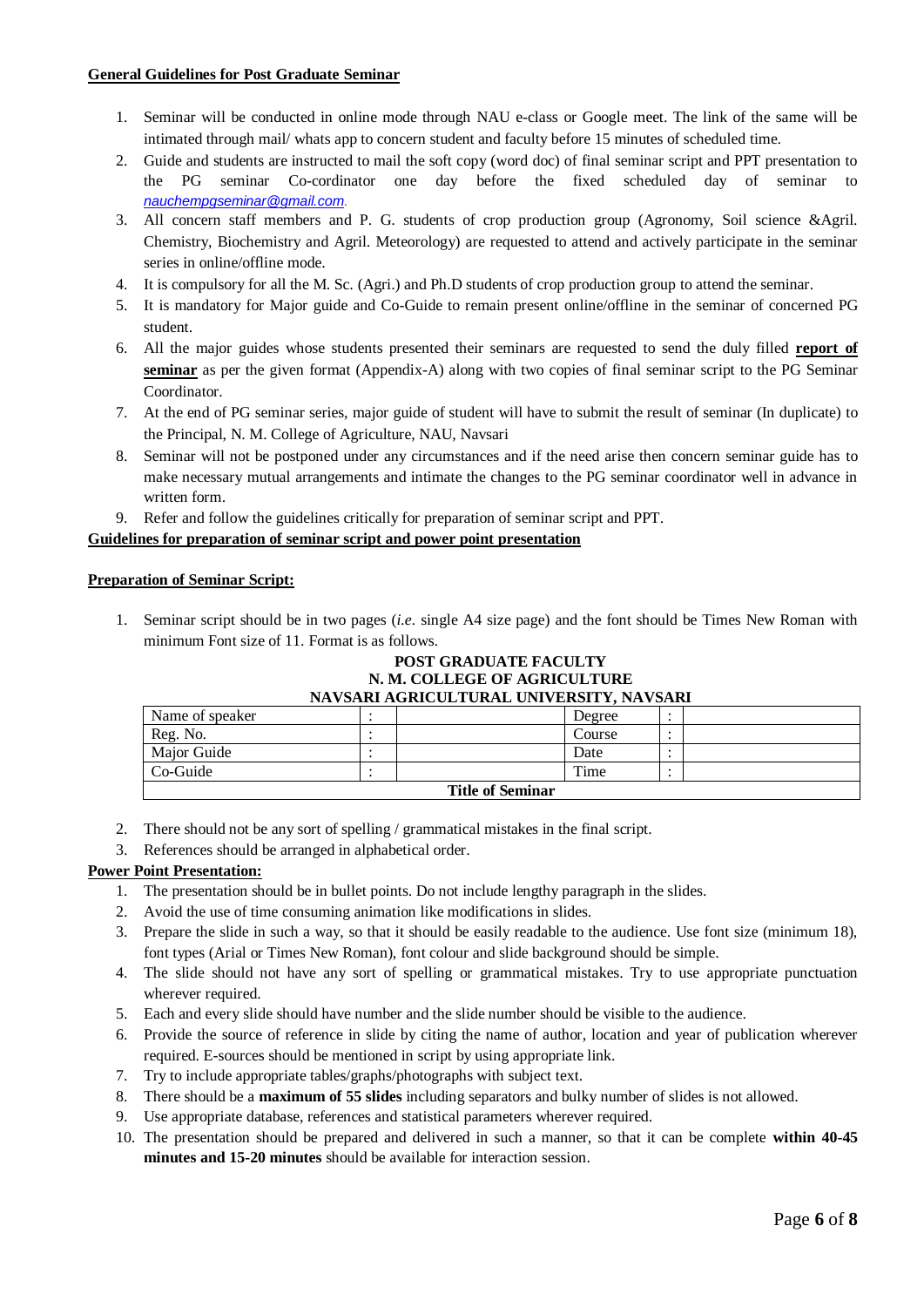## **APPENDIX-A NAVSARI AGRICULTURAL UNIVERSITY N. M. COLLEGE OF AGRICULTURE, NAVSARI Post Graduate Seminar Evaluation Score Card**

| 1. | Name of student     | $\bullet$              |  |
|----|---------------------|------------------------|--|
|    | (In capital letter) | $\bullet$              |  |
| 2. | Registration No.    | $\bullet$<br>$\bullet$ |  |
| 3. | Degree              | ٠<br>$\bullet$         |  |
| 4. | Discipline          |                        |  |
|    | Major               | $\bullet$<br>$\bullet$ |  |
|    | Minor/Supporting    | $\bullet$<br>$\bullet$ |  |
| 5. | Seminar topic       | ٠<br>$\bullet$         |  |
| 6. | Date of Seminar     | $\bullet$<br>$\bullet$ |  |
| 7. | Course No.          | $\bullet$<br>$\bullet$ |  |
| 8. | Semester            | $\bullet$<br>$\bullet$ |  |

# **EVALUATION REPORT**

| Sr.   |                                                                    | <b>Marks</b>   |                 |  |  |
|-------|--------------------------------------------------------------------|----------------|-----------------|--|--|
| No.   | <b>Aspect</b>                                                      | <b>Maximum</b> | <b>Obtained</b> |  |  |
| (i)   | <b>Synopsis</b>                                                    |                |                 |  |  |
|       | (Covering objective, theme, methodology, literature appropriate to | 10             |                 |  |  |
|       | the topic)                                                         |                |                 |  |  |
| (ii)  | Presentation                                                       | 20             |                 |  |  |
|       | Language $(10) +$ Style $(5) +$ Time $(5)$                         |                |                 |  |  |
| (iii) |                                                                    |                |                 |  |  |
|       | (a) Presentation and expression                                    | 20             |                 |  |  |
|       | (Covering/not up to the mark).                                     |                |                 |  |  |
|       | (b) Material presented                                             |                |                 |  |  |
|       | (Appropriate/unnecessary/repetition/hardly justifying              | 10             |                 |  |  |
|       | theme).                                                            |                |                 |  |  |
| (iv)  | Preparation of matter/Material/ Charts/ Tables, slides, live       |                |                 |  |  |
|       | specimens (Clarity content, easy in understanding the matters,     | 15             |                 |  |  |
|       | statistical base and colour choice).                               |                |                 |  |  |
| (v)   | Discussion (Own seminar) ability to answer the queries/questions,  | 25             |                 |  |  |
|       | etc.                                                               |                |                 |  |  |
|       | <b>Total score</b>                                                 | 100            |                 |  |  |
|       | <b>Average Score</b>                                               |                |                 |  |  |

# **Evaluators Signature: Name: Designation:**